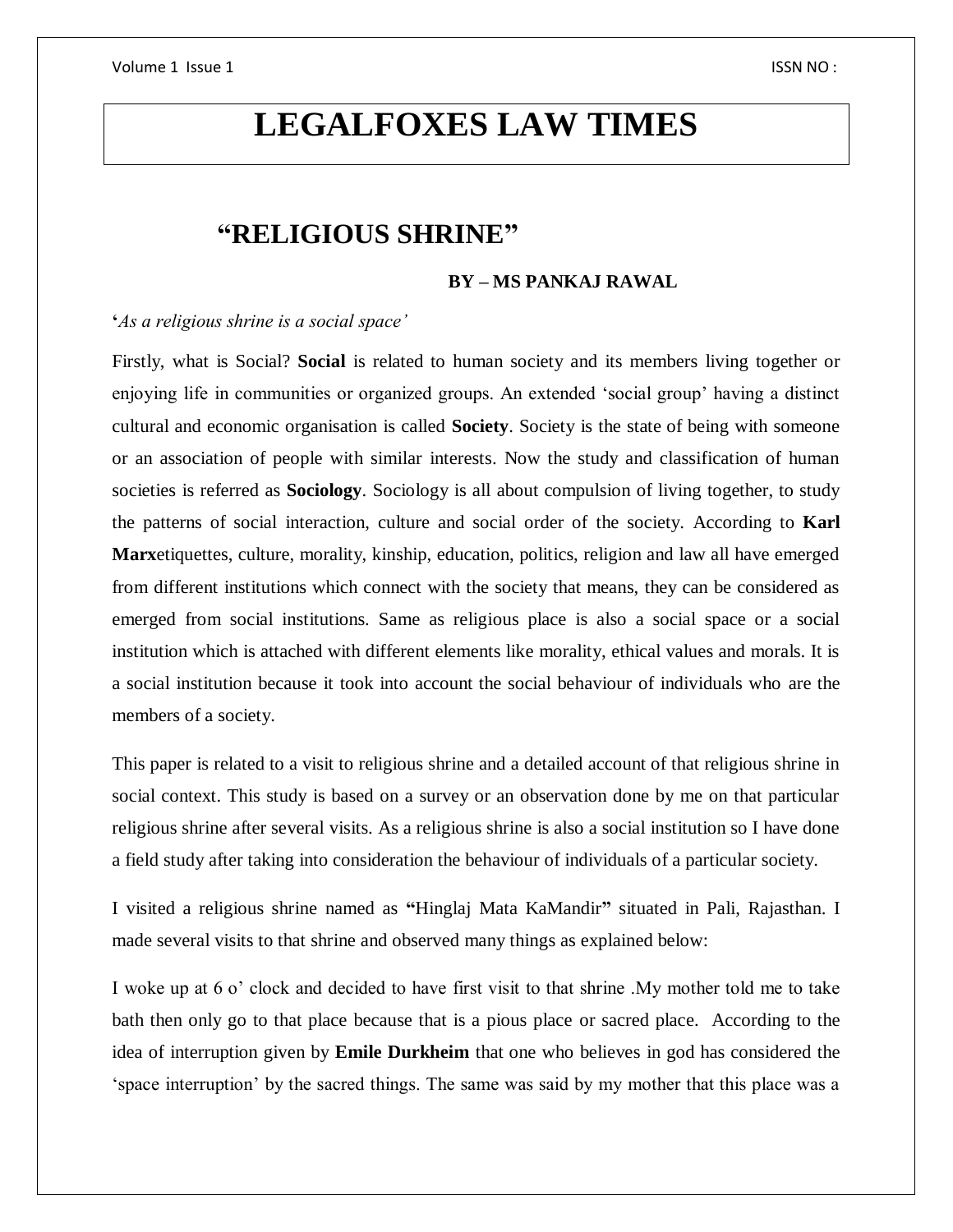sacred place so go there with holiness. Then I took bath and breakfast, ready to go there at 7:30 am. That place was a few kilometres away from my home, so I went there without any vehicle. In between when I was about to reach I saw the series of shops which were full of religious things that were used in the worship of deity. So many people were busy in purchasing all those things. They all were believers of god. I started to note all the information in detail. I proceeded further and saw some pilgrims came from far places to visit that shrine and some were from nearby places. I reached the shrine, a huge board was there on which the name of shrine was mentioned at the entrance gate I saw that all were removing their footwear before entering into the shrine because that was a sacred place and a board was there outside the gate that read – 'footwears are not allowed inside'. So I also did the same and entered the shrine, while climbing upstairs I noticed some people were walking on the upstairs on knees. Then,i finally reached up and sat down, I started to observe all the activities which were going on. At 8 o' clock aarti started. The panditjihas started to worship the god with the help of that holy things like flowers, mala, sweets, etc. and drums and bells made a rhythmic sound with the tune of aarti of Hinglajmata. After the completion of aarti people started to take rounds around the shrine which is called as 'ferri'. Then panditji gave 'Prasad' to all people present there. Some sat there for a few minutes and some immediately left the place after completion of aarti. All took the aarti and I took the Prasad, bowed down before the deity and left the inner area of shrine. I returned to my home after watching all the activities that took place around and outside of that very shrine. After that I made a list of questions to ask the ordinary visitors when i will go on second visit to that shrine.

The second day, I got ready for visiting the shrine after taking bath at 8:30 am. I took my register and pen and left the home. I also took some flowers and sweets for worshipping. On that day I reached there after the aarti was over. I approached the panditjidirectly named- 'Mitharawalji'. Panditji at that place is called 'mehant' or 'mathadhesh' by the people. He was unmarried and he will do nine days navratra every year without eating anything at that time he did continuous puja of hinglajmata. I asked him so many things about the shrine he told me that here the mehant who will do the puja every day has to be an unmarried man. Only bhramahchari or unmarried can do the worship and the reason is that which I asked from him, there was an 'akhandjoth' inside the shrine which was only worshipped by an unmarried man. Then he told me about the history of the shrine that this place is almost 25 to 28 years old. This place was famous in religious way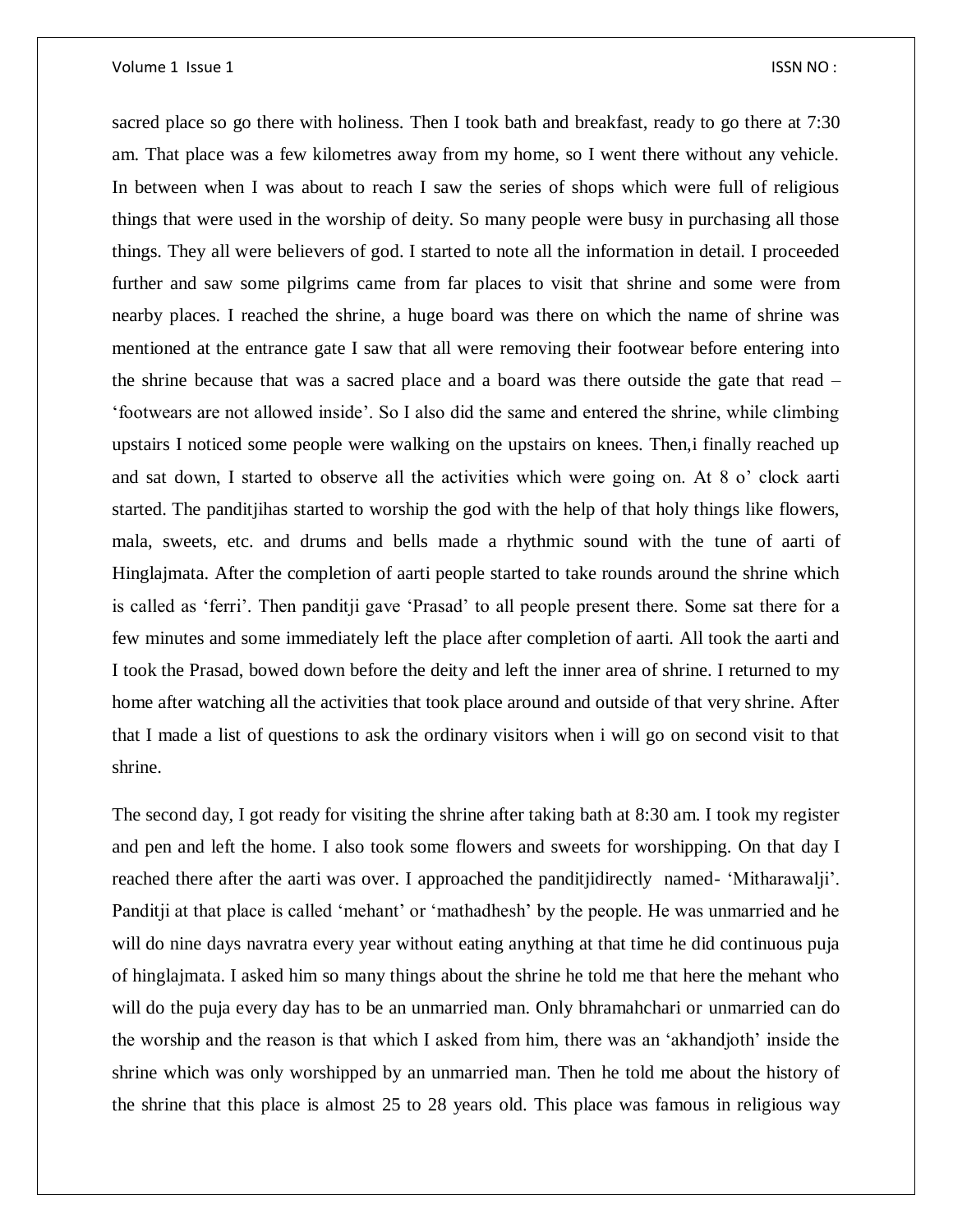because of some strange things that happened at the place. There was a deity mentioned by the mehant named – 'Lakharawalji' according to him they are entrusted with many powers like he (the deity) could take any disguised form, he could fly in the air and he was the one who took that 'akhandjoth' from the main mandir of hinglajmata situated in Pakistan to the that religious . And that joth was really full of divine powers and a 'akhanddhuna' was also there. The mehantwas there for last 25 years. Approx. 2 o' clock I talked to the panditji, and then I decided to go home back.

The third day, before the third day visit I decided to take interviews of visitors to that shrine, mostly ordinary visitors on the next day.I was fully ready with an inquisitive mind which was full of questions. I left my home at 6am. When I was on the way to shrine the people were buying some things for worship and some are planning to donate some money in the charity fund of that place. This can be related to what **Karl Marx** (German sociologist) said in his pamphlet of The '*communist manifesto'* which was published in 1848 that law, religion, morality, kinship, culture all have emerged from various institutions which have economic base. He linked history of all disciplines with economic basis, that all changes which have taken place in the past are result of the changes in economic conditions. Economy makes the base of society. When I reached at the entrance gate of shrine the same people did the same activity which was seen by me earlier, walking on their knees. I asked a man about that firstly he told me his name Deelip Singh,a farmer from a nearby village came there daily. I asked him why do you do this? He answered me that 'meinemannantmangihui h ekisiliyeyhaaatahu me, thode time pehle mere bête ko koi bimarihogyithijiskathik hone ka chance bahotkamtha or jb se mneissmata se yehmannatmangikimre bête kothikkrdo me yhahameshaaaunga puja k liyeapnegutnopechalkejbtkmannatpurinahotohabhikaffiaaram h uskeisiliye me rojyhaaatahu.' He told me that we called this mata as 'maii' and also many miracles took place here. I asked about festivals taken place there he told 'harmahinekisuklapakshbiijkayhamelalgta h or maikiakhandjothbhijalti h'. I proceeded upstairs and found that panditji was doing the preparation for the evening aarti. All people were standing in a proper line for taking aarti. Theaarti got started and all joined their hands in front of maii for fulfilling their wishes. All were completely indulged into the aarti of maii. After the aarti got finished all bowed down before maii. Prasad was distributed to all, at the time of taking all folded their hands in bowl shape and put another hand below the first one. This was the way of taking Prasad(charnaamrit) in that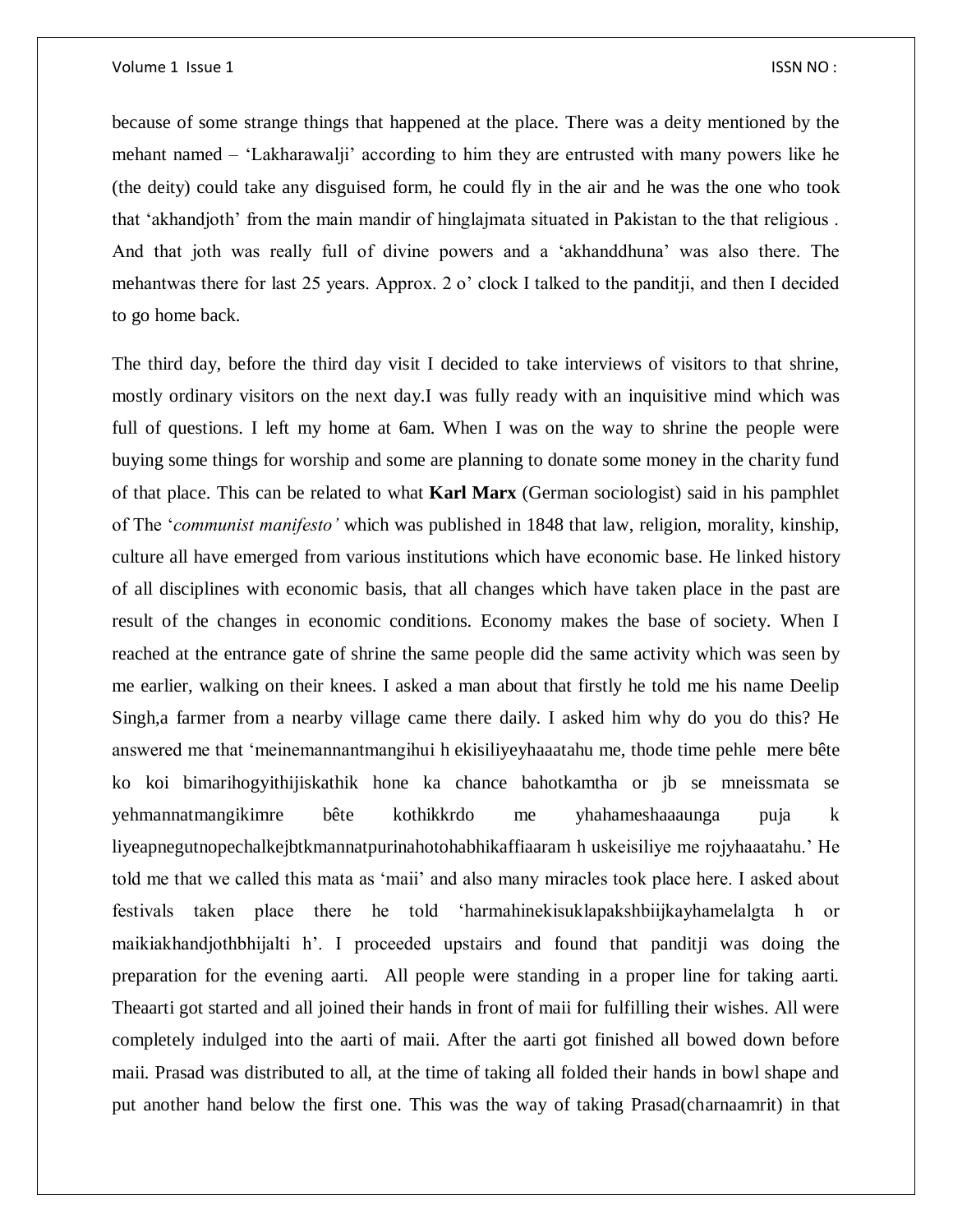shrine. Then when some people sat down, i also joined them and started to take interviews of local people or daily coming people. They talked about their beliefs in maii. They said to me that "schedil se koi mannatmangta h toh to maiijarurpurakrti h". or hum sab maiikodil se mante h . Hum sab mil k yha puja bhikrte h 'aasadkonavmiko tab yhaekmelabhilgta h. But drunkard people are especially not welcomed in the premises of that shrine. A person told me a story that some months earlier, an alcoholic person entered into the shrine and started to address the pandit with abusive words and also told that 'ye maiikuchnhihoti sab dhong h'. There was a beehive in the shrine which is called as "maiikisena" by the local people. That alcoholic person was attacked by these bees badly. Then he has to appologise before the mata. Earlier both men and women were not allowed to go near the 'akhanddhuna'. But now men are allowed to go but women are not. In shrine except near the akhanddhuna no gender segregation. All are equally allowed. Anyone can come to the place no discrimination on the basis of caste also. There was a hall in addition to the shrine where the 'satsang' was taken place. In this activity many people were contributed money for that i saw a list of donators there. At the time of satsang' gaav k sabhi logo kokhanakhilayajata h wha'. There was a kitchen also. People were very enthusiastic for telling me about the chamatkars of their maii. Like, just outside the kitchen, the beehive was situated as There were so much smoke coming out of kitchen still the bees would not bite anyone after getting annoyed by the smoke. I asked about the process of worship, They told me that "*yhaekrothchadhayajata h ghee kagur k sath- rothek roti jesa hi hota h thoda size me badahotahh*". There is no timing for opening and closing of that shrine. It was open for anyone at any time. The "*AkahndJoth*" which was interior to the shrine no ladies are allowed to go near that.

Now a German sociologist, **Max Weber** talked about the 'social action' and different types of social actions through interpretive means. That means his study was based on the understanding German word – 'verstehen') the purpose and meaning or we can say that subjective meaning that individuals attach to their own actions. According to him sociology is the interpretive study of social action and causation of its course and consequences. An action is to be considered as social action when three ingredients are completed i.e. the acting individual attaches a subjective meaning to his behaviour or action, and that subjective meaning should take into consideration the behaviour of others, it should oriented in its course that means direction to one's action. Here many actions of people are considered as social action. When they were doing aarti, children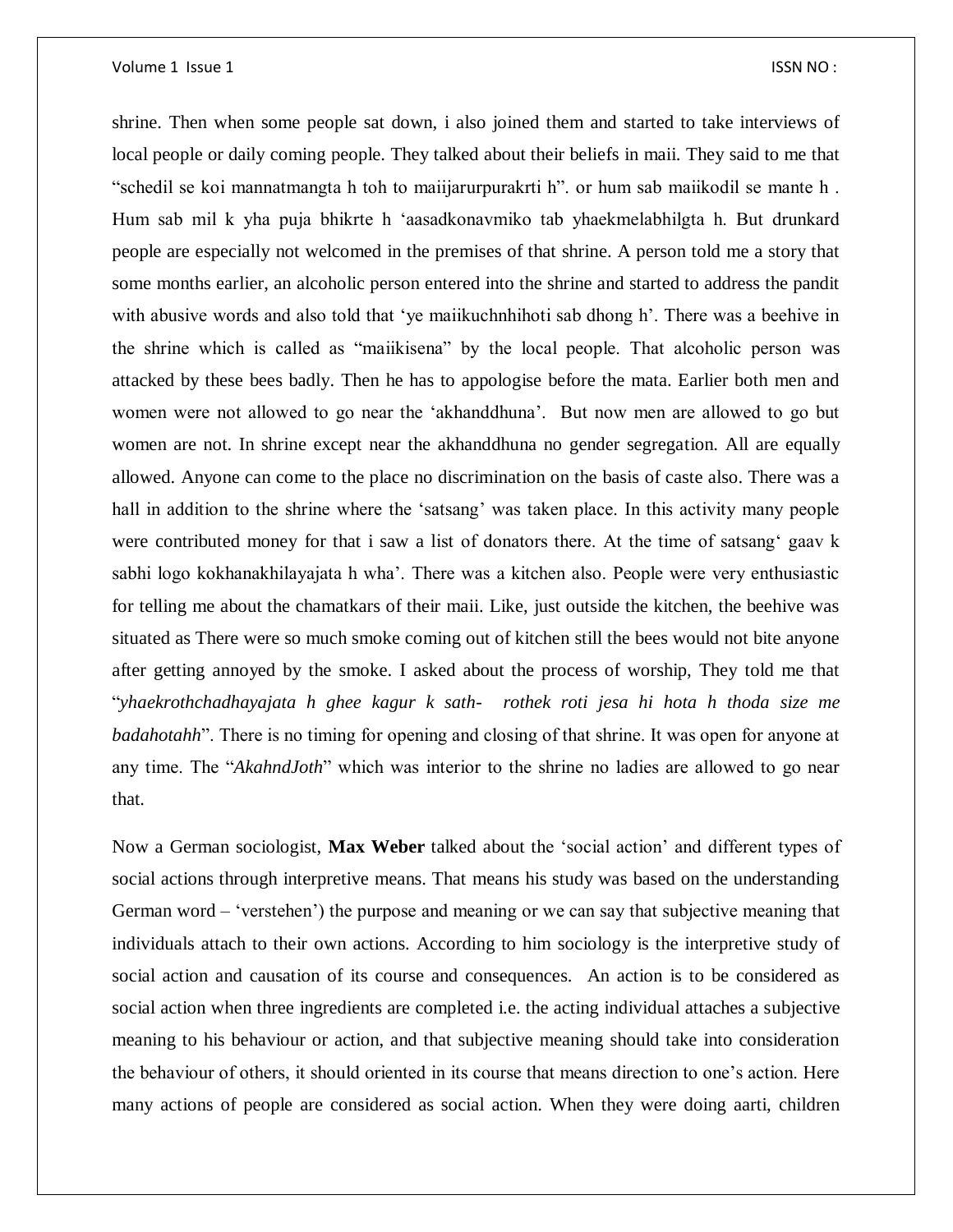following their parents, coming to temple regularly etc. Now how they are social actions? As Weber mentioned that social action is of four types: instrumental rational, value rational, effectual and traditional social action. I am going to explain all the four types with the help of one example. If a person comes to visit the shrine daily, he has attached a subjective meaning to it. He visits that place because he thinks that if he went there daily, his wish was fulfilled now here he went there for attainment of his 'rational pursued' and 'calculated ends'. No emotionality was attached but goals are rationally calculated this is called as instrumental- rational action. Now if he visited the shrine because it was a good thing to go there. it is value rational social action as it is determined by a conscious belief for its own sake of some ethical, aesthetic, religious or other form of behaviour independently of its prospects of success (unlike in instrumental rational social action ). Third type effectual social action is said to exist if an individual visited there because he loves maii, here his actions are determined by his love and affection for maii. Fourth one traditional social action, the actions which are determined by 'ingrained habituation'. That means the actions of our ancestors which are followed by us in the form of tradition like we go to a particular temple where our ancestors used to go so we are also following the same tradition. Another concept of Weber 'social relationship'. A relation is said to be a social relationship when there is a consideration, subjective meaning and mutually oriented possibility among the behaviour of individuals. When all the people used to gather at the shrine at the time of aarti there was a consideration and individual attaches a subjective meaning to that and also mutually oriented possibilities were there so it can be termed as social relationship.

As i mentioned above some frameworks or rule of conduct of that very shrine.Now i m going to relate it with the concept of an American sociologist **Harold Garfinkel.** He talked about 'ethnomethodology' which means methods people use for understanding and producing the social order in which they live. He gave law of frame breaking, there are frames of behaviour and rules of conduct in each culture of society same as to the shrine. There are some frames of that shrine which no one is allowed to break.

**Emile Durkheim**, a French sociologist. He was known for many concepts and one of them is "**collective consciousnesses"**. And this term was introduced by him in his *Division of labour in society* published in 1893. According to him religion is a force which leads the compulsion of living together and it is not the result of an individual's behaviour but born out of a collective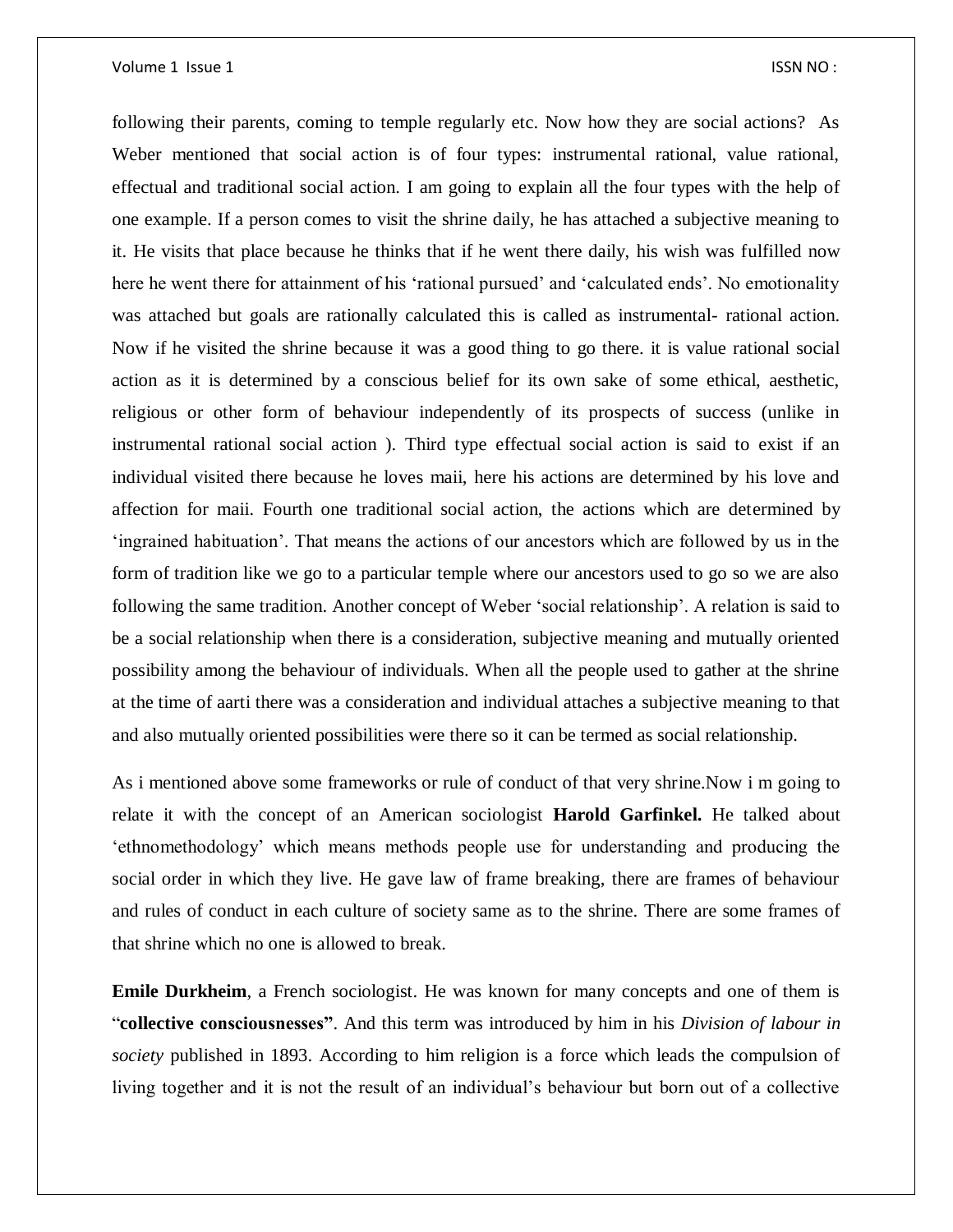interaction of individuals. Religion can only be existed if there is solidarity in society or among the individuals. If we are talking about religion in social milieu all religions have a reason to exist Then his idea of interruption i.e. space interruption and time interruption, is that for believers space is interrupted by sacred things. As i discussed earlier these religious places are also institutions. And according to Durkheim all institutions serves a purpose or plays a role in the society, if they stopped to serve, they ceased to exist. These all institutions are existed in our society for maintenance of social order in it. Durkheim bifurcated the difference between sacred and profane is that sacred are those objects that are **forbidden** and **set apart** as in the form of social constraint. And profane are those objects which are not sacred.

Durkheim is concerned about explanatory science and on the other hand Weber is about interpretive science. Durkheim studies each object in society after taking into account the behaviour of individuals collectively unlike weber studied each object after taking into consideration the behaviour of an individual.

These are the pictures i captured at the shrine when I visited there on the last day:



 $\{4\}$  (5)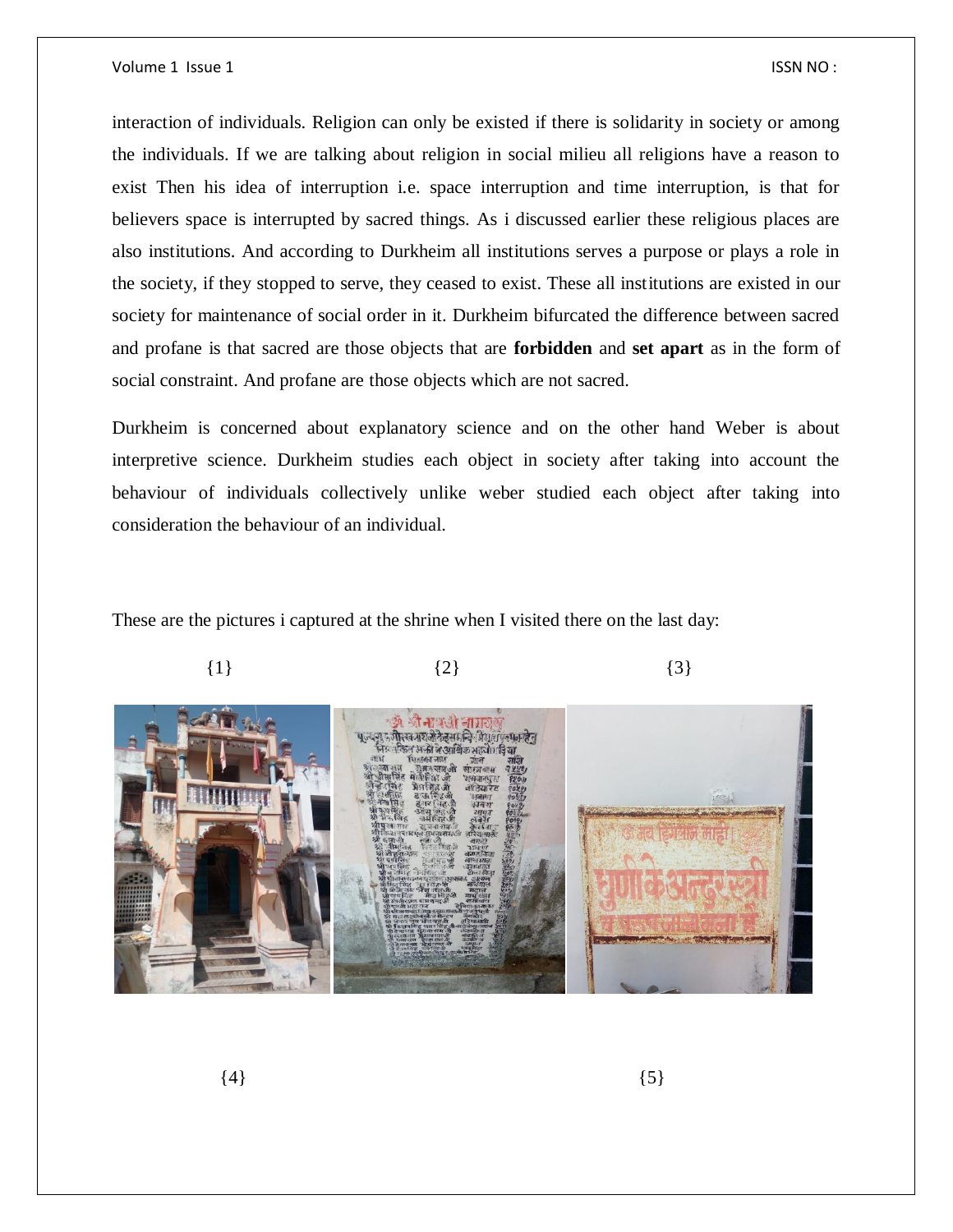

 $\{6\}$  {7}